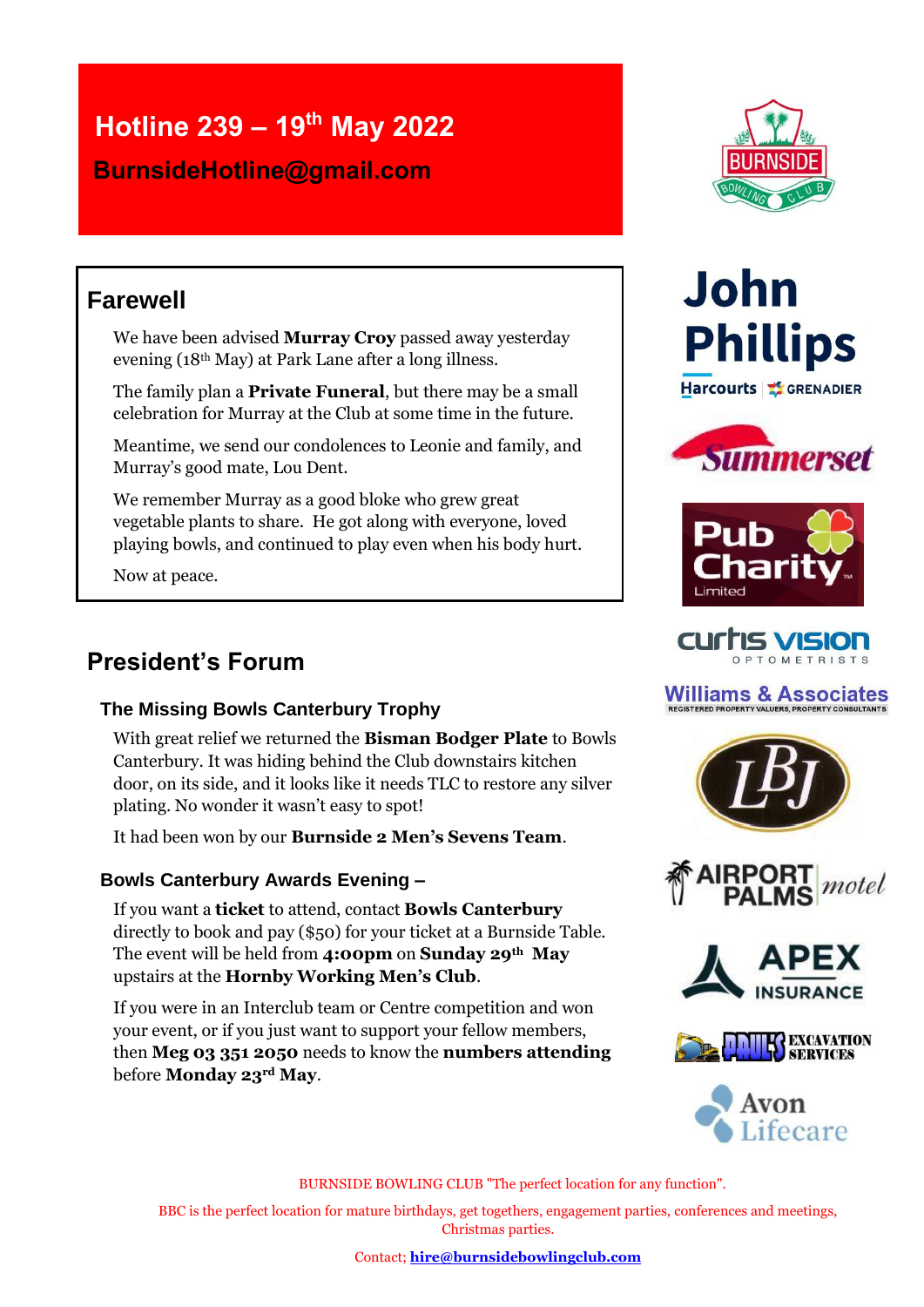### **The Fashion Show, 12th May 2022**

**Sharyn Pryde** had a great idea and suggested holding a Fashion Parade. A team of helpers got in behind the project, we sold **65 tickets**, organised food, drink, music and the parade was held last Thursday.

Models, helpers and guests all enjoyed the evening, inspired seeing the **Autumn/Winter** clothing options, and having a light hearted night out after COVID restrictions. Thank you to everyone involved for making it a success.

The Manager and staff from **Caroline Eve** were delighted when many attendees turned up at the **Bush Inn Store** the next day to go shopping.



### **Closing Day, 14th May 2022**

**Ken Wilson-Pyne** had **81 members** keen to play but it rained, and rained, and the bowls were called off! Thank you Ken for all the organising of bowling events you have done for the club this season. The President's Trophy is back in the cabinet until next year. The **greens are now closed** until some time in **September**.

By 4pm that day, **72 members** were in the Lounge to take part in the **Special General Meeting**, fundraising for **Dementia Canterbury** and the trophy presentations (see list later). The Mayor, **Lianne Dalziel**, and then from **Lee Andrews**, Dementia Canterbury each spoke for a few minutes before mingling and chatting.

Burnside raised and donated **\$718.00** for the President's chosen charity. **Dementia Canterbury** emailed, 'What a great fundraising effort, we rely very heavily on donations etc to provide our free support services so **thank you all** very much'.

The **trophies** were presented by Life Members, **Ken Wilson-Pyne**, **Russell Cockroft** and **Murray Harper**. **Arjan Van Hasselt** has all this seasons awards on our **website**, (Honours Board), along with photos from the events this week.

The Special General Meeting Minutes are on the website but the outcome was that both **amendments** to the Constitution were passed unanimously.

Our Secretary, **Jill**, will give notice and information next week regarding the business and items for the **Annual General Meeting** which will be held at **2:00pm** on **Sunday 26th June 2022.**

BURNSIDE BOWLING CLUB "The perfect location for any function".

BBC is the perfect location for mature birthdays, get togethers, engagement parties, conferences and meetings, Christmas parties.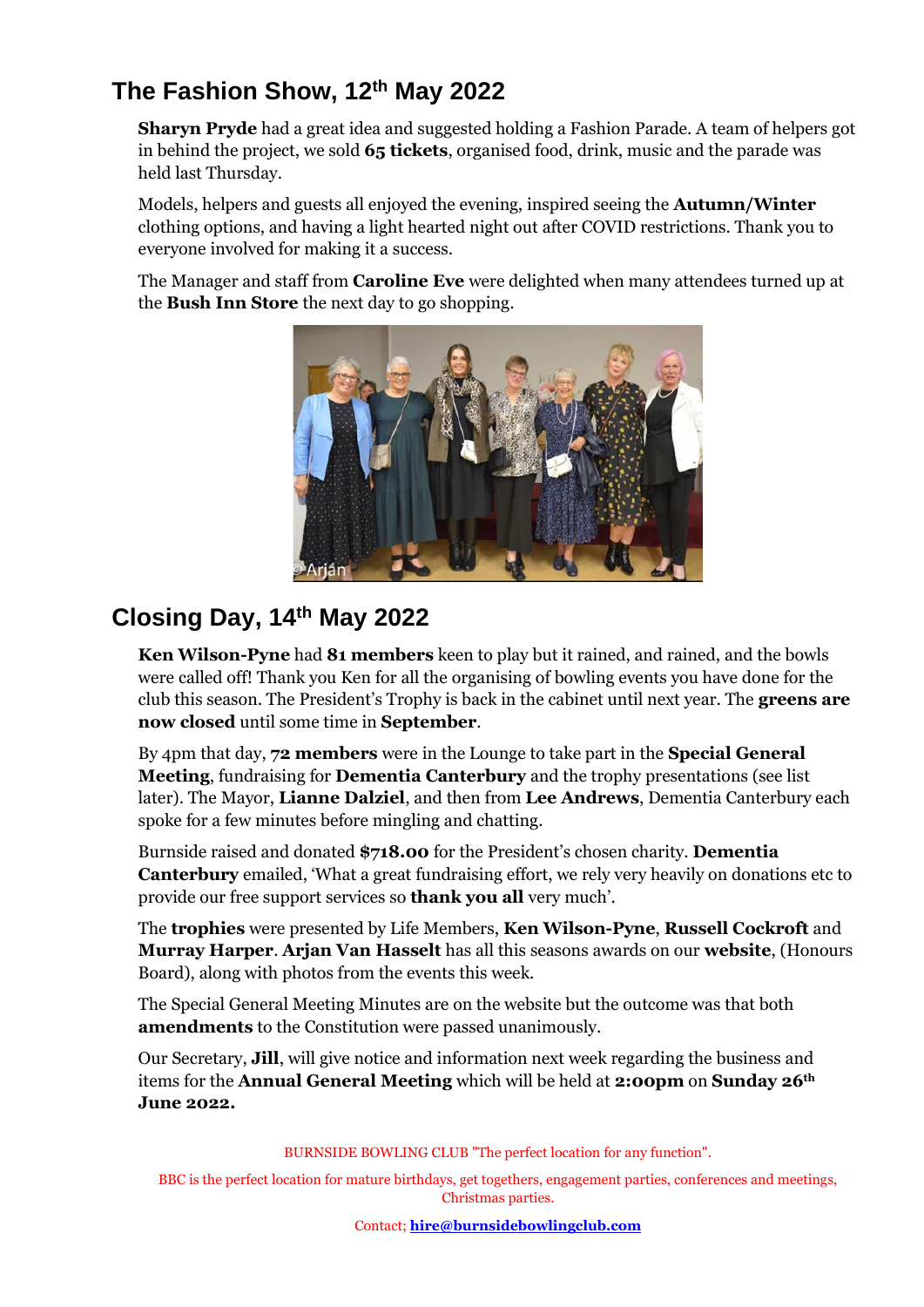### **Bar Roster**

|        | Monday $\sqrt{23^{rd}$ May | May Ross Bell (Shift Manager for the week) | $\frac{1}{2}$ :00pm to 6.00pm |
|--------|----------------------------|--------------------------------------------|-------------------------------|
| Friday | $27th$ May                 | Paul McOscar                               | 4.00pm to $6.30$ pm           |

Here is the roster for the week ending  $27<sup>th</sup>$  May 2022

#### **Gotcha…**

With the assistance of the **security cameras** we were able to give the Police a clear photo of the *"woman of interest"* from the incident at the **March Medley**. The alleged **offender** is in **custody** on other matters. The Burnside incident will be added to the **list of charges**.

### **Umpire's Corner**

#### **Question (XCVII)**

After seven ends of a Pairs game the players **cannot agree** on the score. The **skip** in **team 'A'** and the **lead** in **team 'B'** have been keeping the scorecards. They call for the umpire. How should the umpire handle the problem?

#### **Answer**:

Try to resolve the problem by **going through** the **cards** (and **scoreboard**) with each skip to identify where any discrepancies occur. When the discrepancies have been identified, try to get the **skips to agree** how to resolve them. (NB. Either both skips or both leads should have been keeping the score card) (Laws 40.1.7, 40.1.9)

If the above situation could not be resolved, it would be usual for the umpire to accept the skip's card in favour of the lead's card.

In a Centre competition where only one card is provided, **one skip should mark the card** and the **other the scoreboard**. Once the card has been signed by both skips, that is the result the umpire records. Good reason not to allow the opposition to squiggle for you!

**Caveat** – always **check** the card with the scoreboard **before** signing – **AND BEFORE ERASING**. You have been warned!

#### **Question (XCVIII)**

No umpire has been appointed by the Controlling Body for a game in which the two skips fail to agree on a point under dispute. What should happen?

(Pistols at dawn ed.)

BURNSIDE BOWLING CLUB "The perfect location for any function".

BBC is the perfect location for mature birthdays, get togethers, engagement parties, conferences and meetings, Christmas parties.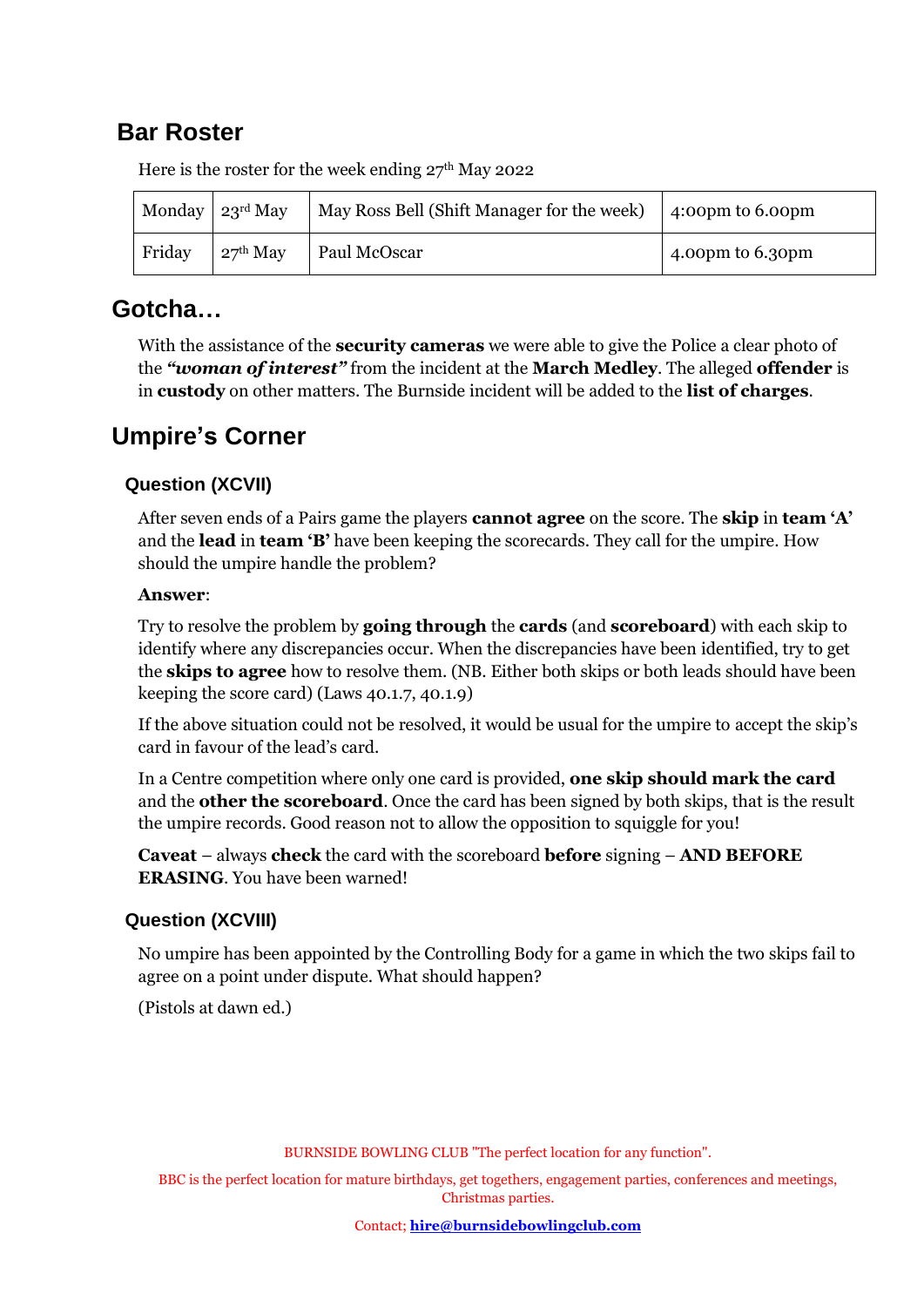### **Burnside Bowling Club 2021- 2022 Trophy List**



**Grenadier Stu Buttar Burnside Pairs** Mike Kernaghan and Tony Grantham **Club Championships**

|                                | <b>Winner</b>                  | <b>Runner Up</b>               |
|--------------------------------|--------------------------------|--------------------------------|
| Women's 1 & 2 year Singles     | <b>Beth Mehaffey</b>           | Kylie Joy                      |
| Men's 1 & 2 year Singles       | Mitch Kerr                     |                                |
| Women's U <sub>5</sub> Singles | Jude Main                      | <b>Tracy Fickling</b>          |
| Men's U <sub>5</sub> Singles   | <b>Brad Sinclair</b>           | <b>Matt Small</b>              |
| Women's Singles                | Tayla Bruce (C of C)           | Kazumi Cuthbertson             |
| Men's Singles                  | <b>Richard Hocking</b>         | Matt Small and Vincent Chia    |
| <b>Women's Pairs</b>           | Pam Clarke(s), Judy Davidson   | Pam Clark(s), Ang Mitchell     |
| Men's Pairs                    | Matt Small(s), Mike Small      | Ross Bell(s), Robin Howman     |
| <b>Women's Triples</b>         | Pam Clarke(s), Judy            | Tracy Fickling(s), Lisa        |
|                                | Davidson, Lyn Martin           | Mather, Jill Lee               |
| Men's Triples                  | Richard Hocking(s), Kevin      | Mike Small, Matt Small, Peter  |
|                                | Gore, Hamish Wilson            | Quinn                          |
| Men's Triples, Plate           | Neil Cornelius(s), Keith       | Barry Bunting(s), Murray       |
|                                | McFarlane, Tony Bennett        | Harper, Gordon Morrison        |
| <b>Women's Fours</b>           | Lois Gray(s), Penny Pat, Beryl | Lyn Haworth(s), Tracy          |
|                                | Heperi, Amanda Carides         | Wilkinson, Lyn Martin, Ang     |
|                                |                                | Mitchell                       |
| Men's Fours                    | Kevin Gore(s), Ross Bell,      | Geoff Clarke(s), George Nicol, |
|                                | Rodney Kearney, Brad           | Mike Brereton, Snow Reardon    |
|                                | Sinclair                       |                                |
| Men's Fours, Plate             | Neil Cornelius, Mike Weeks,    | Barry Bunting, Gordon          |
|                                | Eric Jarvis, Vincent Chia      | Morrison, Brian Southen,       |
|                                |                                | John Switalla                  |

**Silver Stars: (winning 5 Club Championship Titles):** Judy Davidson, Hamish Wilson

BURNSIDE BOWLING CLUB "The perfect location for any function".

BBC is the perfect location for mature birthdays, get togethers, engagement parties, conferences and meetings, Christmas parties.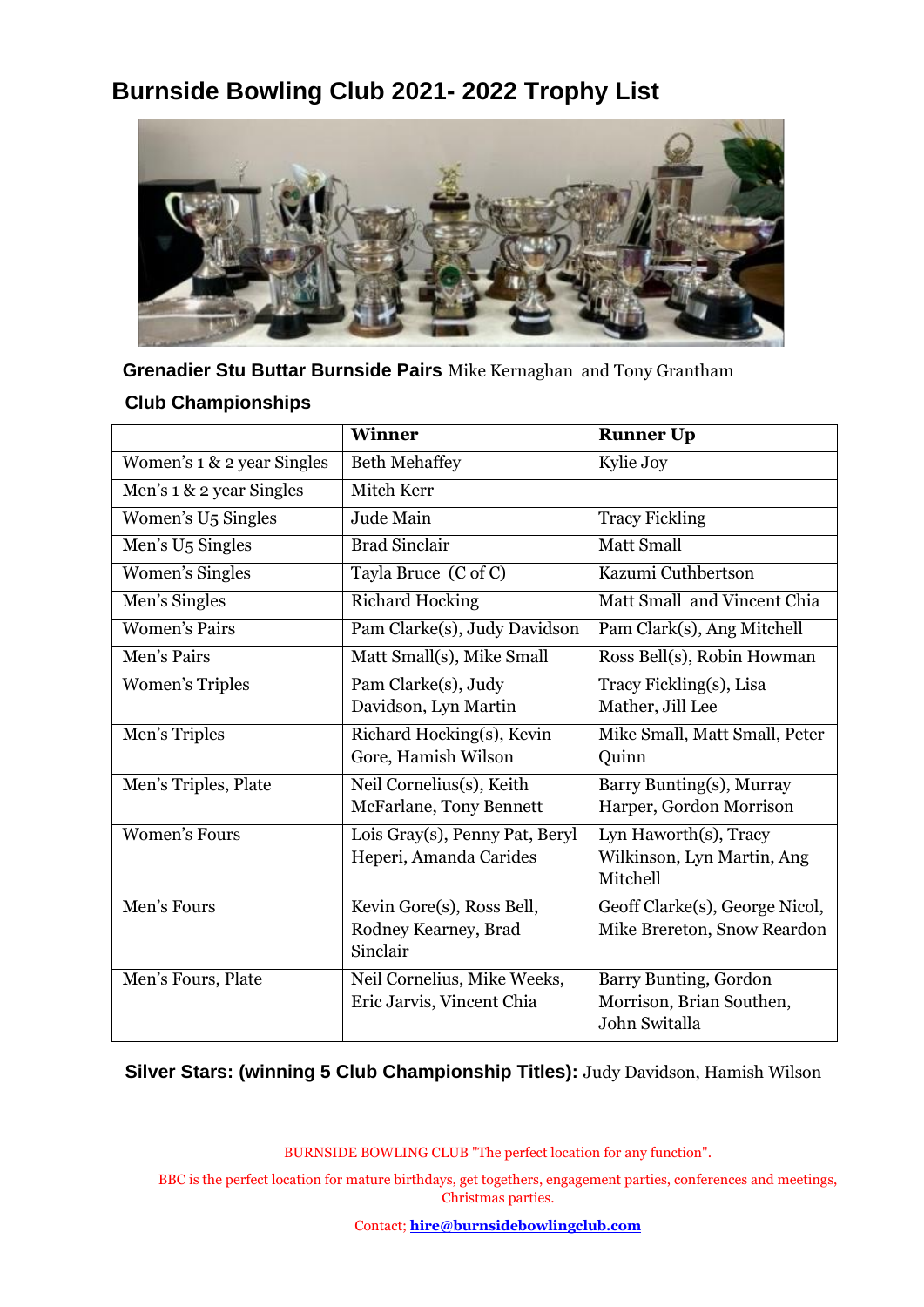### **More Trophies…**

#### **Players of the Year**

#### **Tayla Bruce**

Selected for the NZ National Squad

#### **Championships won**

- National Singles
- Club Singles Championship
- Centre C of C Singles
- Centre Women's Fours
- Centre Mixed Pairs

#### **Runner -Up**

- Centre Singles
- National Women's Pairs

#### **Richard Hocking**

#### **Championships won**

- Club Singles Championship
- Club Triples Championship
- Centre Open Fours
- Centre Mixed Pairs

#### **Runner Up**

- Centre Open Triples
- Centre Open Pairs





#### **Club Only, Mixed Half Day Tournaments**

| <b>Opening Day Trophy</b>          | Lindsay Hodder(s), Lou Dent, John Reese, Jan Harmon |
|------------------------------------|-----------------------------------------------------|
| <b>Orchard Trophy</b>              | Mike Murphy(s), Richard Mitchell, Beryl Heperi      |
| <b>Hayman Trophy Winner</b>        | Paul Beecroft                                       |
| <b>Jack Forbes Memorial Trophy</b> | Selwyn Manning(s), Richard Mitchell, Brenda Turner  |
| President's Trophy                 | Rain $\odot$                                        |

BURNSIDE BOWLING CLUB "The perfect location for any function".

BBC is the perfect location for mature birthdays, get togethers, engagement parties, conferences and meetings, Christmas parties.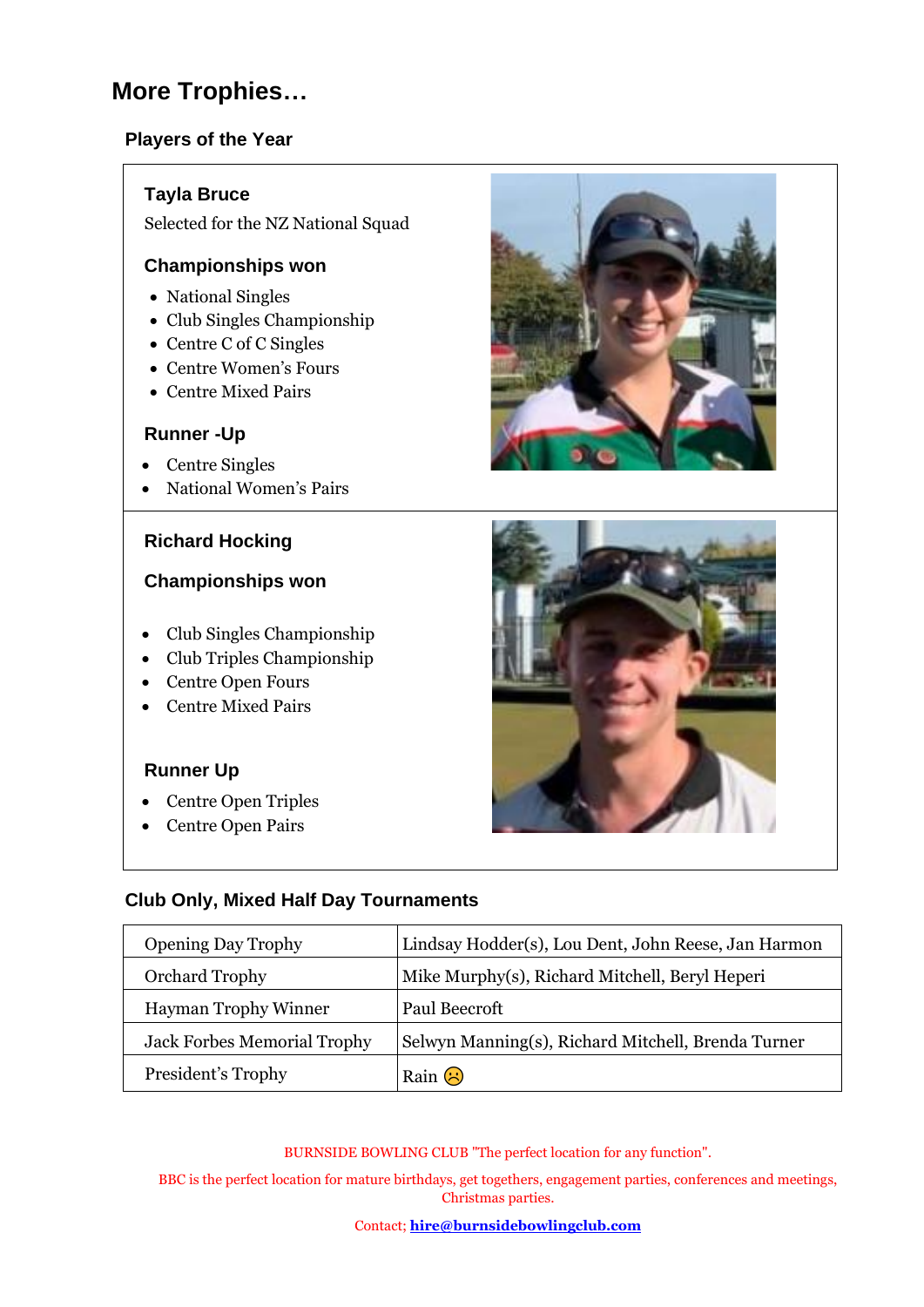### **…and more Trophies**

#### **Other Club Events**

|                                                                                | <b>Winner</b>                     | <b>Runner Up</b>                  |
|--------------------------------------------------------------------------------|-----------------------------------|-----------------------------------|
| U8 Drawn Mixed Pairs, Don<br><b>Bisman Trophy</b>                              | Brian Southen, Tracy<br>Wilkinson | Evan Owens, Kazumi<br>Cuthbertson |
| <b>Mixed Pairs</b>                                                             | Jamey Ferris, Lois Grey           | Mike Small, Lyn Martin            |
| Men's Handicap Singles<br>The Brady Cup                                        | Mitch Kerr                        | Callum Cox                        |
| Men's Handicap Pairs                                                           | John de Freitas, Paul             | Pierre Alexandre, Sandy           |
| Davis Marks Trophy                                                             | McOscar                           | Terrinoni                         |
| Judy Davidson(s), Pauline Huggins, Sue O'Kane<br><b>Women's Drawn Triples:</b> |                                   |                                   |



#### **Midweek Events**

| Finlayson Men's Singles | Brian Clarkson                                          |
|-------------------------|---------------------------------------------------------|
| Hussey Men's Pairs      | Don McClelland, Ray Sefton                              |
| <b>Scarlett Triples</b> | Graham Lowery, Don McClelland, Alistair Salt            |
| Thiele Fours            | David Crombie, Neil Andersen, Merv Rodgers, John Church |
| Top Dog Trophy          | Paul McOscar, Gordon Morrison, John Liddy               |

#### **Interclub Friendlies**

| <b>Hornburn Trophy</b>                          | Hornby                                                                |
|-------------------------------------------------|-----------------------------------------------------------------------|
| Fenburn Duster                                  | Fendalton                                                             |
| Margaret Rattray Shield vs Riccarton Racecourse | Not played                                                            |
| Elmburn Shield vs Elmwood Winner                | <b>Burnside</b>                                                       |
| Good Neighbours Cup vs Bowls Papanui            | 2020 (Oct) Burnside<br>2021 (Feb) Bowls Papanui<br>2021-2022 Burnside |

BURNSIDE BOWLING CLUB "The perfect location for any function".

BBC is the perfect location for mature birthdays, get togethers, engagement parties, conferences and meetings, Christmas parties.